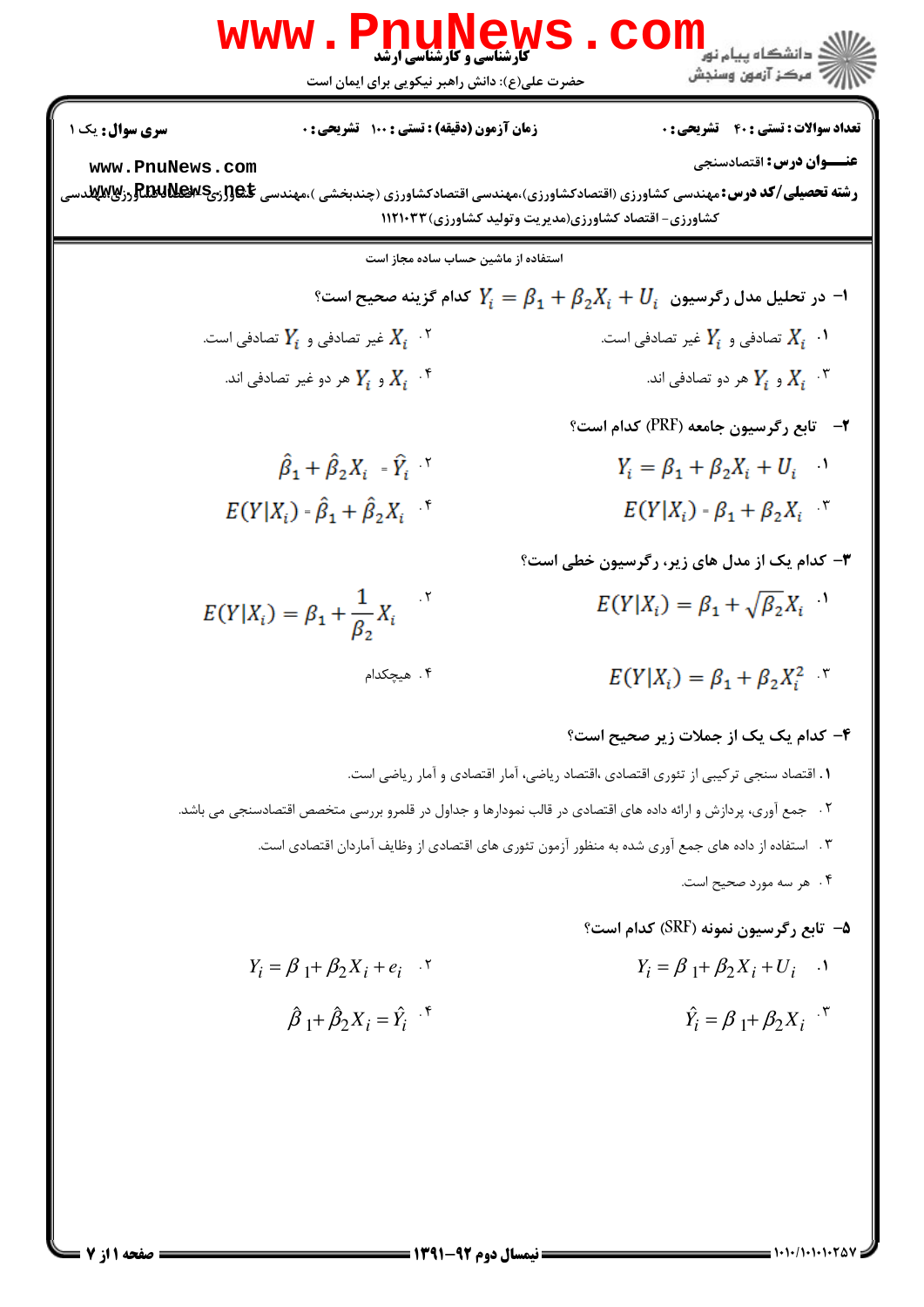$$
\mathbf{WWW} \cdot \mathbf{P}_{11} \cdot \mathbf{L} \cdot \mathbf{L} \cdot \mathbf{L} \cdot \mathbf{L} \cdot \mathbf{L} \cdot \mathbf{L} \cdot \mathbf{L} \cdot \mathbf{L} \cdot \mathbf{L} \cdot \mathbf{L} \cdot \mathbf{L} \cdot \mathbf{L} \cdot \mathbf{L} \cdot \mathbf{L} \cdot \mathbf{L} \cdot \mathbf{L} \cdot \mathbf{L} \cdot \mathbf{L} \cdot \mathbf{L} \cdot \mathbf{L} \cdot \mathbf{L} \cdot \mathbf{L} \cdot \mathbf{L} \cdot \mathbf{L} \cdot \mathbf{L} \cdot \mathbf{L} \cdot \mathbf{L} \cdot \mathbf{L} \cdot \mathbf{L} \cdot \mathbf{L} \cdot \mathbf{L} \cdot \mathbf{L} \cdot \mathbf{L} \cdot \mathbf{L} \cdot \mathbf{L} \cdot \mathbf{L} \cdot \mathbf{L} \cdot \mathbf{L} \cdot \mathbf{L} \cdot \mathbf{L} \cdot \mathbf{L} \cdot \mathbf{L} \cdot \mathbf{L} \cdot \mathbf{L} \cdot \mathbf{L} \cdot \mathbf{L} \cdot \mathbf{L} \cdot \mathbf{L} \cdot \mathbf{L} \cdot \mathbf{L} \cdot \mathbf{L} \cdot \mathbf{L} \cdot \mathbf{L} \cdot \mathbf{L} \cdot \mathbf{L} \cdot \mathbf{L} \cdot \mathbf{L} \cdot \mathbf{L} \cdot \mathbf{L} \cdot \mathbf{L} \cdot \mathbf{L} \cdot \mathbf{L} \cdot \mathbf{L} \cdot \mathbf{L} \cdot \mathbf{L} \cdot \mathbf{L} \cdot \mathbf{L} \cdot \mathbf{L} \cdot \mathbf{L} \cdot \mathbf{L} \cdot \mathbf{L} \cdot \mathbf{L} \cdot \mathbf{L} \cdot \mathbf{L} \cdot \mathbf{L} \cdot \mathbf{L} \cdot \mathbf{L} \cdot \mathbf{L} \cdot \mathbf{L} \cdot \mathbf{L} \cdot \mathbf{L} \cdot \mathbf{L} \cdot \mathbf{L} \cdot \mathbf{L} \cdot \mathbf{L} \cdot \mathbf{L} \cdot \mathbf{L} \cdot \mathbf{L} \cdot \mathbf{L} \cdot \mathbf{L} \cdot \mathbf{L} \cdot \mathbf{L} \cdot \mathbf
$$

 $= 1.1 - 11.1 - 1.70$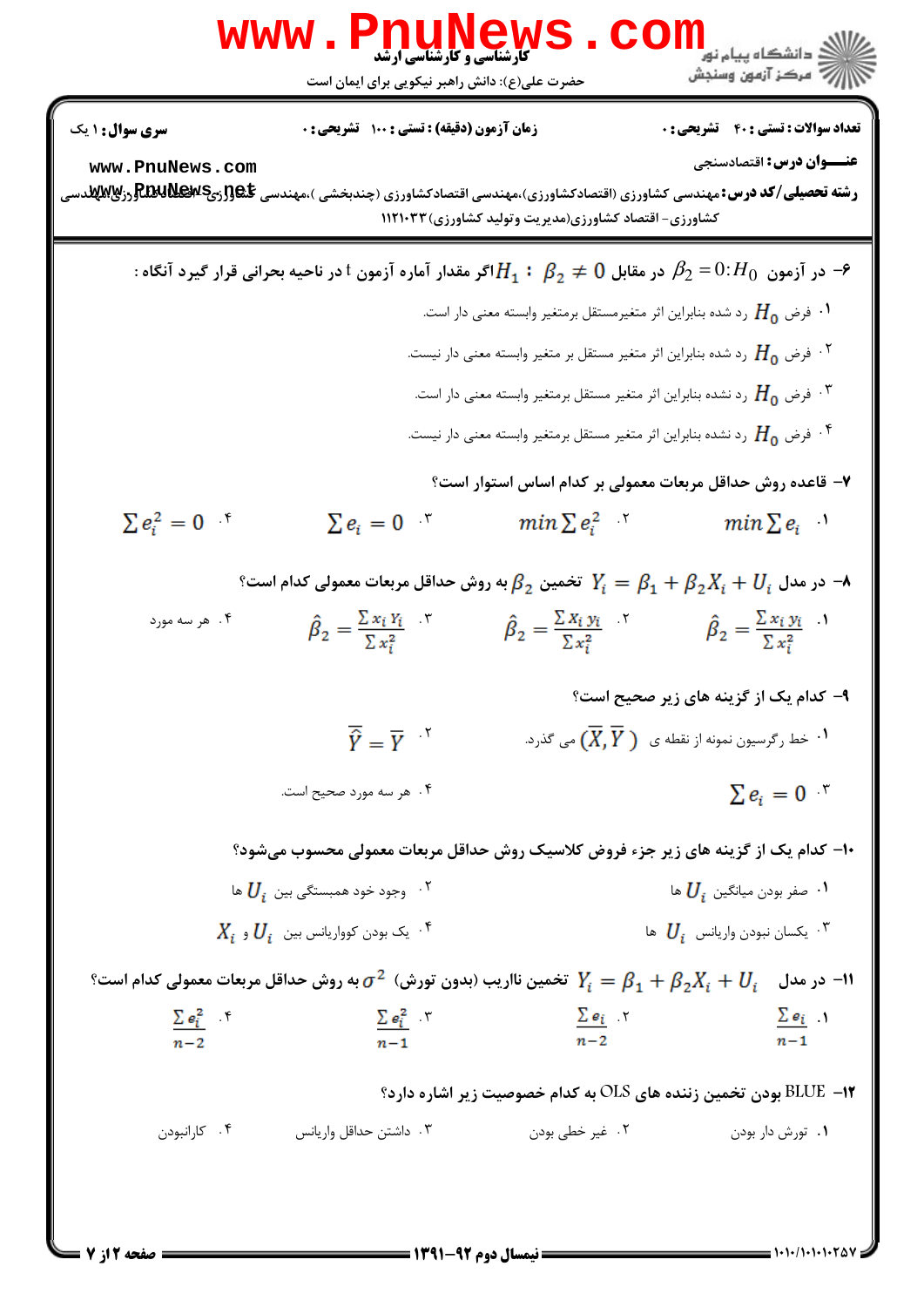|                                                                                                                                                                                  | <b>NTWTW</b><br><b>کارشناسی و کارشناسی ارشد</b><br>حضرت علی(ع): دانش راهبر نیکویی برای ایمان است                                                                                                                                                                               |                                                                                                             | ≦ دانشگاه پيام نو <mark>ر</mark><br>رِ ۖ مرڪز آزمون وسنڊش                               |
|----------------------------------------------------------------------------------------------------------------------------------------------------------------------------------|--------------------------------------------------------------------------------------------------------------------------------------------------------------------------------------------------------------------------------------------------------------------------------|-------------------------------------------------------------------------------------------------------------|-----------------------------------------------------------------------------------------|
| <b>سری سوال :</b> ۱ یک<br>www.PnuNews.com<br><b>رشته تحصیلی/کد درس:</b> مهندسی کشاورزی (اقتصادکشاورزی)،مهندسی اقتصادکشاورزی (چندبخشی )،مهندسی پ <del>ل</del> هورزیپREUGورآپMیدسی | <b>زمان آزمون (دقیقه) : تستی : 100 تشریحی : 0</b>                                                                                                                                                                                                                              | کشاورزی- اقتصاد کشاورزی(مدیریت وتولید کشاورزی) ۱۱۲۱۰۳۳                                                      | <b>تعداد سوالات : تستي : 40 - تشريحي : 0</b><br><b>عنـــوان درس:</b> اقتصادسنجي         |
| ۰۴ هر سه مورد                                                                                                                                                                    | $\hat{\beta}_2^2 \frac{s^2 y}{r^2}$ .                                                                                                                                                                                                                                          | $\hat{\beta}_2^2 \Sigma y_i^2$ $\gamma$<br>$\sum x_i^2$                                                     | <b>۱۳</b> - فرمول ضریب تعیین کدام است؟<br>$(\sum x_i y_i)^2$<br>$\sum x_i^2 \sum y_i^2$ |
| ۰۴ هر سه مورد                                                                                                                                                                    | $\hat{\beta}_2$ $\gamma$                                                                                                                                                                                                                                                       | ۱۴– کدام یک از گزینه های زیر، متغیر تصادفی است؟<br>$\hat{\beta}_1$                                          | $U_i$                                                                                   |
| ۰۴ هیچکدام                                                                                                                                                                       | $\widehat{\sigma}^2$ $\mathcal{N}$                                                                                                                                                                                                                                             | ۱۵− کدام یک از تخمین زننده های روش حداکثر راستنمایی (ML) با تورش است؟<br>$\hat{\beta}_2$ $\gamma$           | $\hat{\beta}_1$ <sup><math>\left.\right)</math></sup>                                   |
| $F$ . $\mathbf f$                                                                                                                                                                | $\chi_{n-2}^2$ $\mathbf{r}$                                                                                                                                                                                                                                                    | ا فرض نرمال بودن $U_i$ ها، آماره $\frac{\partial^2}{\sigma^2}$ $(n-2)$ چه توزیعی دارد $^{-18}$<br>$t_{n-2}$ | $Z \Lambda$                                                                             |
|                                                                                                                                                                                  | $\cdot$ ۹۷ در رگرسیون از مبداء مختصات یعنی در مدل $U_i = \beta_2 \; X_i + \beta_2 = Y$ کدام یک از گزینههای زیر صحیح است $\cdot$<br>۰۲ لزومی ندارد که $e_i$ برابر صفر شود. $^\circ$<br>۰۴ هر سه مورد صحیح است.                                                                  | ۰۱ درجه آزادی برای محاسبه $\widehat{\sigma}^2$ برابر $(n-1)$ است.                                           | شریب تعیین $(r^2)$ ممکن است منفی شود. $\cdot$                                           |
|                                                                                                                                                                                  | اگر معادله خط رگرسیون نمونه به صورت $X_i=50+0.75$ که $\hat{Y}_i=Y_i=0$ و در آمد $X_i=1$ هر دو بر $^{-1}$<br>حسب تومان می باشند اگر بخواهیم هر دو را به ریال تبدیل کنیم معادله خط رگرسیون نمونه جدید کدام است؟<br>$\hat{Y}_i = 500 + 0.75 X_i$<br>$\hat{Y}_i = 500 + 0.075 X_i$ |                                                                                                             | $\hat{Y}_i = 50 + 0.75 X_i$<br>$\hat{Y}_i = 50 + 0.075 X_i$                             |
| $r^{*2} = 0.81$                                                                                                                                                                  | ا اگر معادله خط رگرسیون نمونه به صورت $X_i=50+0.75$ که $Y_i=Y_i=1$ و درآمد $X_i=1$ هر دو بر $\mathsf{I}$ -۱۹<br>حسب تومان و ضریب تعیین $\qquad 0.9$ $^2$ میباشد اگر بخواهیم هر دو را به ریال تبدیل کنیم ضریب تعیین جدید<br>$r^{*2} = 0.009$                                    | $r^{*2} = 0.09$                                                                                             | $\mathfrak{f}^{\ast 2}$ کدام است $(r^{\ast 2})$<br>$r^{*2} = 0.9$ <sup>.1</sup>         |
|                                                                                                                                                                                  |                                                                                                                                                                                                                                                                                |                                                                                                             |                                                                                         |

 $1 - 1 - 11$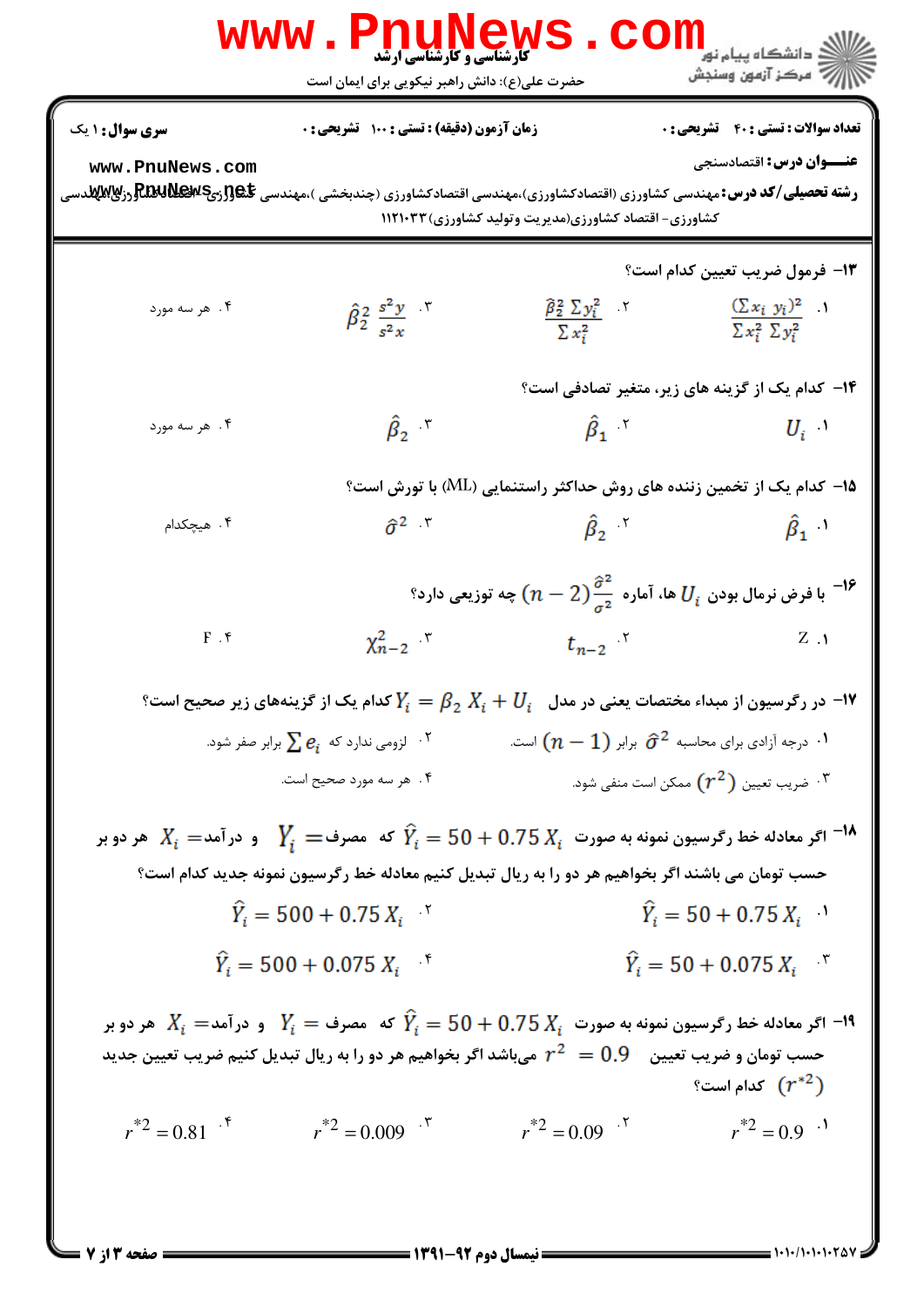| WWW                                                                                                                                                                                                                                                                                                                                                                                                                                                                                                                                                                                                                                                                                                                                                                                                                                                                                                                                                                                                                                                                                                                                                                                                                                                                                                                                                                                                                                                                                                                                                                                                                                                                                                                                                                     | W W W | W | W | W | W | W | W |
|-------------------------------------------------------------------------------------------------------------------------------------------------------------------------------------------------------------------------------------------------------------------------------------------------------------------------------------------------------------------------------------------------------------------------------------------------------------------------------------------------------------------------------------------------------------------------------------------------------------------------------------------------------------------------------------------------------------------------------------------------------------------------------------------------------------------------------------------------------------------------------------------------------------------------------------------------------------------------------------------------------------------------------------------------------------------------------------------------------------------------------------------------------------------------------------------------------------------------------------------------------------------------------------------------------------------------------------------------------------------------------------------------------------------------------------------------------------------------------------------------------------------------------------------------------------------------------------------------------------------------------------------------------------------------------------------------------------------------------------------------------------------------|-------|---|---|---|---|---|---|
| \n $\frac{1}{2} \int_{\text{total}} \int_{\text{total}} \int_{\text{total}} \int_{\text{total}} \int_{\text{total}} \int_{\text{total}} \int_{\text{total}} \int_{\text{total}} \int_{\text{total}} \int_{\text{total}} \int_{\text{total}} \int_{\text{total}} \int_{\text{total}} \int_{\text{total}} \int_{\text{total}} \int_{\text{total}} \int_{\text{total}} \int_{\text{total}} \int_{\text{total}} \int_{\text{total}} \int_{\text{total}} \int_{\text{total}} \int_{\text{total}} \int_{\text{total}} \int_{\text{total}} \int_{\text{total}} \int_{\text{total}} \int_{\text{total}} \int_{\text{total}} \int_{\text{total}} \int_{\text{total}} \int_{\text{total}} \int_{\text{total}} \int_{\text{total}} \int_{\text{total}} \int_{\text{total}} \int_{\text{total}} \int_{\text{total}} \int_{\text{total}} \int_{\text{total}} \int_{\text{total}} \int_{\text{total}} \int_{\text{total}} \int_{\text{total}} \int_{\text{total}} \int_{\text{total}} \int_{\text{total}} \int_{\text{total}} \int_{\text{total}} \int_{\text{total}} \int_{\text{total}} \int_{\text{total}} \int_{\text{total}} \int_{\text{total}} \int_{\text{total}} \int_{\text{total}} \int_{\text{total}} \int_{\text{total}} \int_{\text{total}} \int_{\text{total}} \int_{\text{total}} \int_{\text{total}} \int_{\text{total}} \int_{\text{total}} \int_{\text{total}} \int_{\text{total}} \int_{\text{total}} \int_{\text{total}} \int_{\text{total}} \int_{\text{total}} \int_{\text{total}} \int_{\text{total}} \int_{\text{total}} \int_{\text{total}} \int_{\text{total}} \int_{\text{total}} \int_{\text{total}} \int_{\text{total}} \int_{\text{total}} \int_{\text{total}} \int_{\text{total}} \int_{\text{total}} \int_{\text{total}} \int_{\text{total}} \int_{$ |       |   |   |   |   |   |   |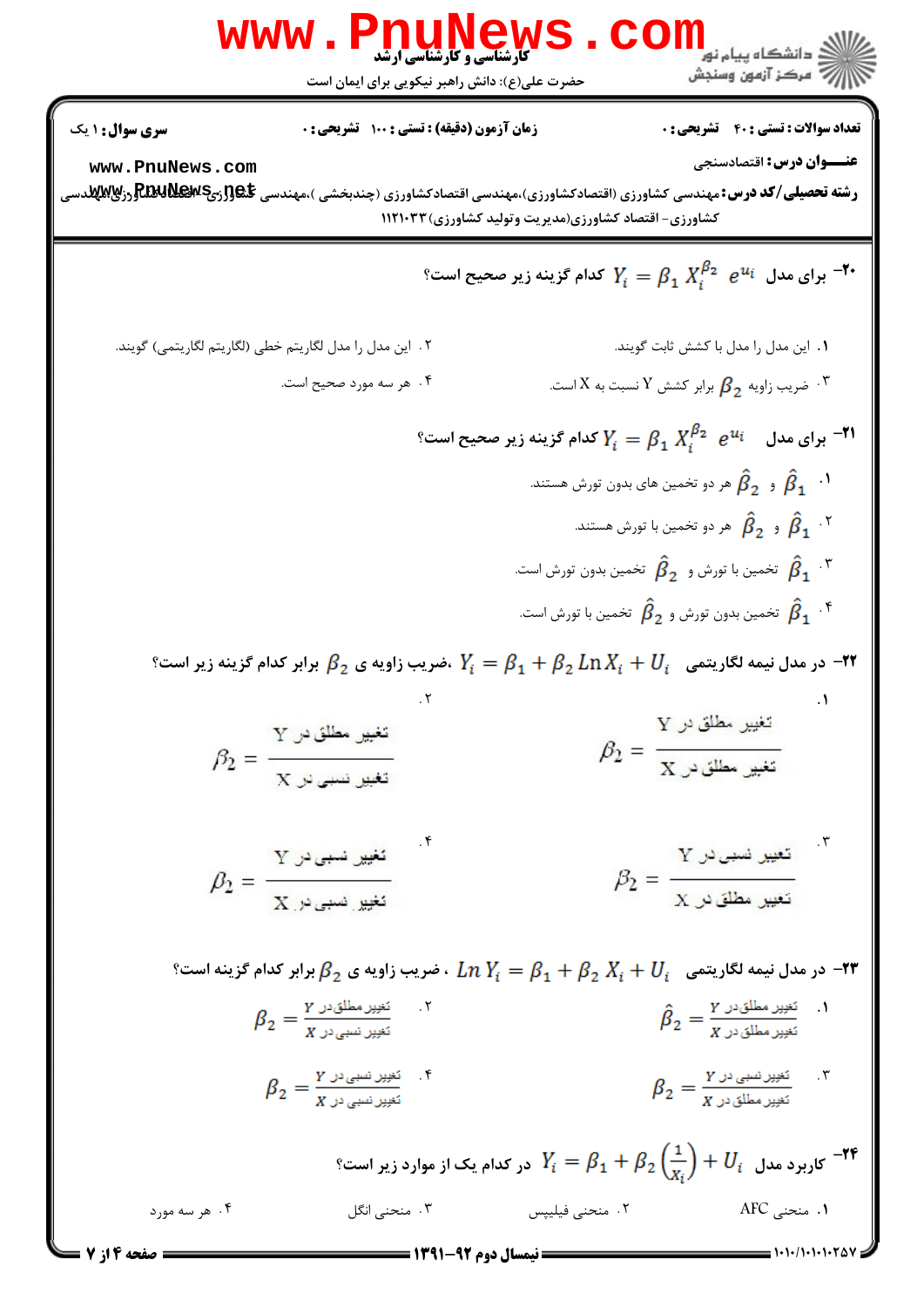| WWW = P.1.119<br>\n $P.2212$ \n\n <td>\n<math display="block">P.3212</math>\n</td> \n <td>\n<math display="block">P.4134</math>\n</td> \n <td>\n<math display="block">P.5113</math>\n</td> \n |                | \n $P.3212$ \n | \n $P.4134$ \n | \n $P.5113$ \n |
|-----------------------------------------------------------------------------------------------------------------------------------------------------------------------------------------------|----------------|----------------|----------------|----------------|
| \n $P.5113$ \n                                                                                                                                                                                | \n $P.5113$ \n |                |                |                |
| \n $P.5113$ \n                                                                                                                                                                                | \n $P.5113$ \n |                |                |                |
| \n $P.5113$ \n                                                                                                                                                                                | \n $P.5113$ \n |                |                |                |
| \n $P.5113$ \n                                                                                                                                                                                | \n $P.5113$ \n |                |                |                |
| \n $P.5113$ \n                                                                                                                                                                                | \n $P.5113$ \n |                |                |                |
| \n $P.5113$ \n                                                                                                                                                                                | \n $P.5113$ \n |                |                |                |
| \n $P.5113$ \n                                                                                                                                                                                | \n $P.5113$ \n |                |                |                |
| \n $P.5113$ \n                                                                                                                                                                                | \n $P.5113$ \n |                |                |                |
| \n $P.5113$ \n                                                                                                                                                                                | \n $P.5113$ \n |                |                |                |
| \n $P.5113$ \n                                                                                                                                                                                | \n $P.5113$ \n |                |                |                |
| \n $P.5113$ \n                                                                                                                                                                                | \n $P.5113$ \n |                |                |                |
| \n $P.5113$ \n                                                                                                                                                                                | \n $P.5113$ \n |                |                |                |
| \n <math< td=""></math<>                                                                                                                                                                      |                |                |                |                |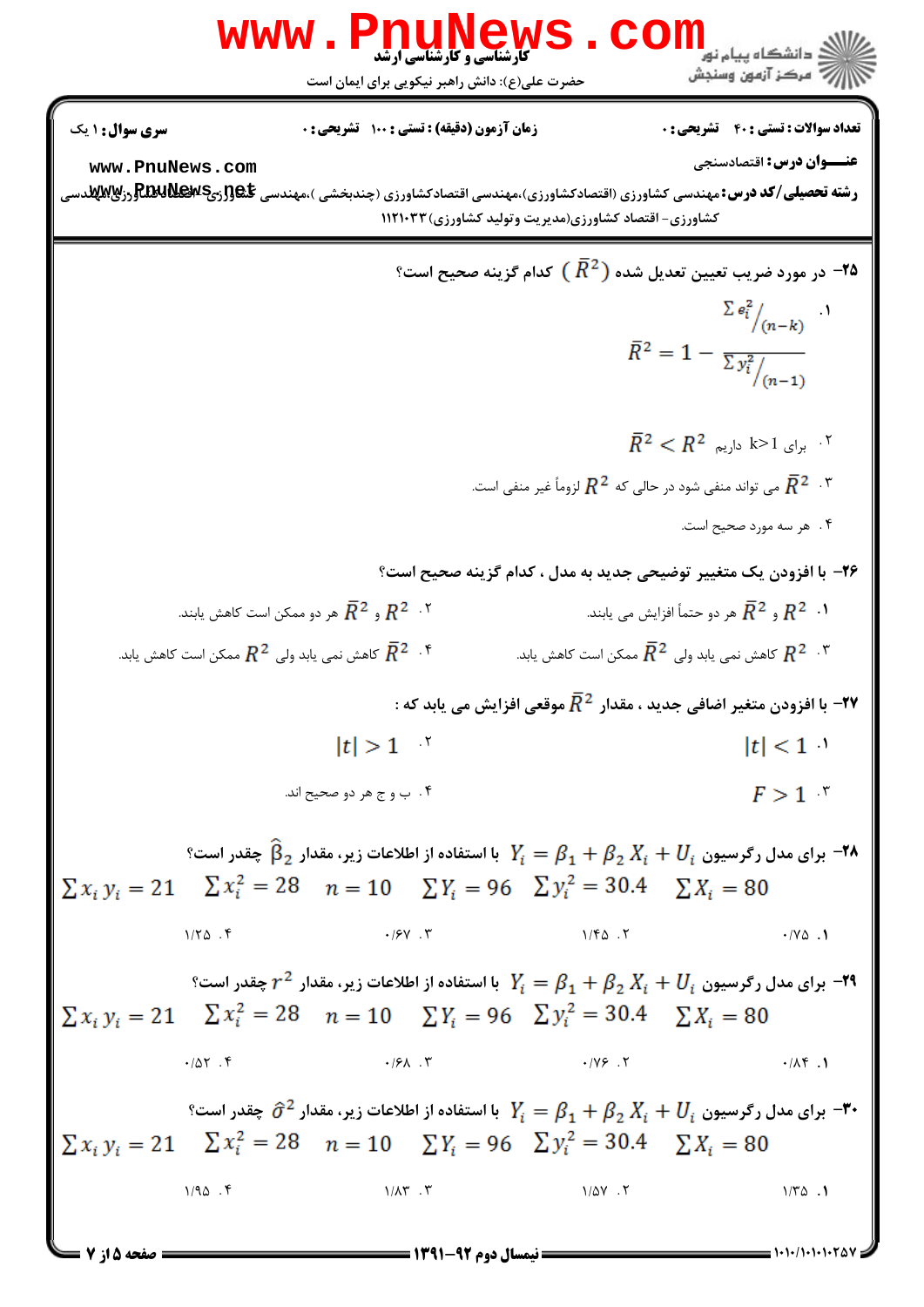ں